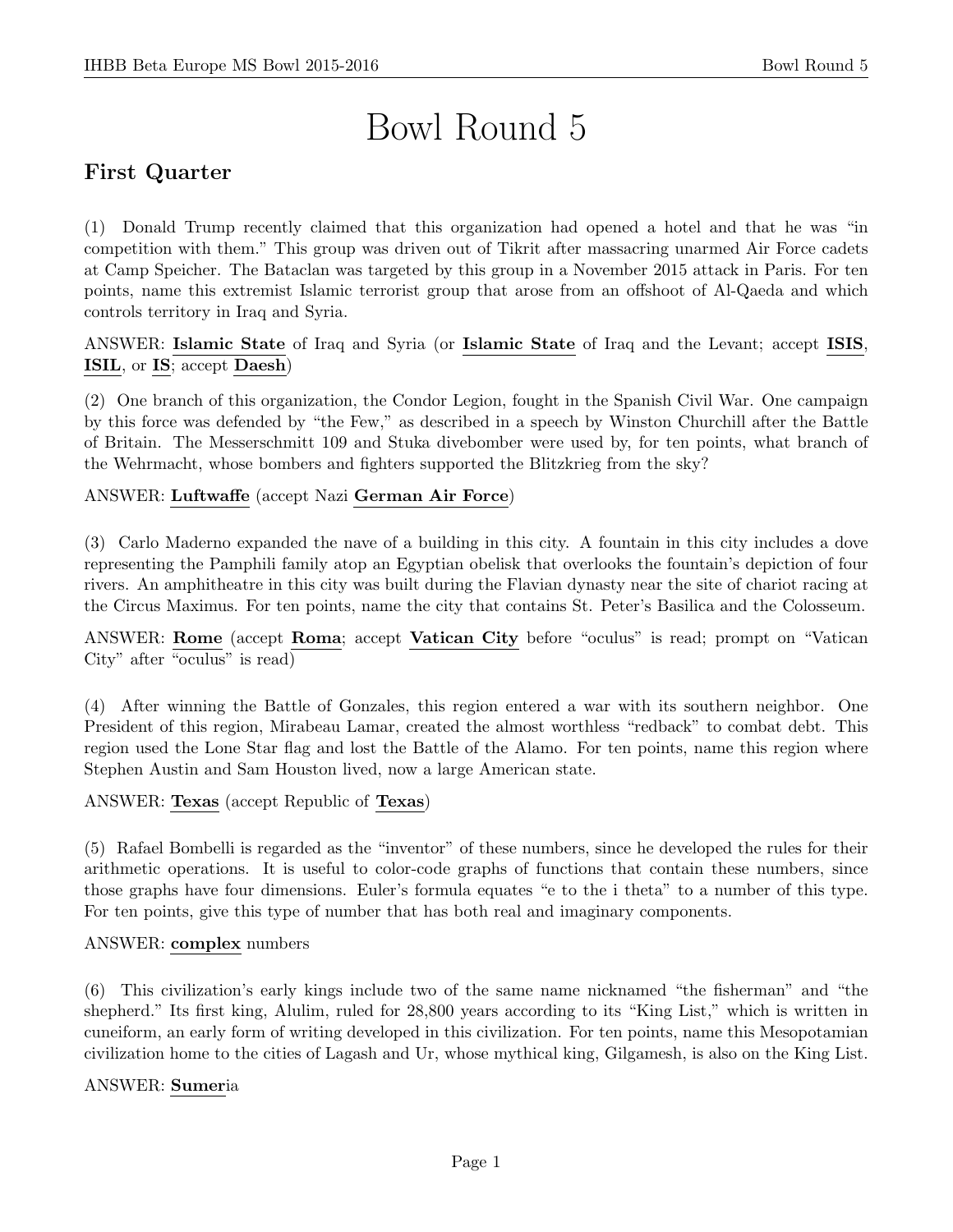(7) To extend its shoreline, this city built the Palm Jumeirah, just south of a set of hundreds of small artificial islands in the shape of the world. A three-lobed skyscraper in this city uses spiralling setbacks along its 160 floors. For ten points, name this most populous city in the United Arab Emirates, where oil revenue has spurred urban construction like the Burj Khalifa.

### ANSWER: Dubai

(8) This person proclaimed "O Time, O traditions" in delivering a speech to fend off the Catiline Conspiracy. His hands were placed on the Rostrum and Fulvia pierced this man's tongue with a hairpin after he was beheaded on the orders of Marc Antony, whom he had insulted in orations inspired by Demosthenes [deh-MOSS-theh-nees] . For ten points, name this famous Roman orator of the Philippics.

ANSWER: Marcus Tullius Cicero

(9) In this battle, Major Sylvain-Raynal managed to defend Fort Vaux for over a week, but the lightly defended Fort Douaumont [DOO-oh-MOHN] was captured without a fight. General Nivelle issued the order "they shall not pass" during this battle, and General Falkenhyn sought to "bleed France white" in this battle. For ten points, name this extremely bloody 9-month-long battle during World War I at a French fortress town.

### ANSWER: Battle of Verdun

(10) Ahmad Shah Durrani established his capital in this present-day country, from which Babur conquered the Lodi Dynasty. The 1st century Kushan Empire ruled from what is now this country's city of Bagram. Two massive statues of the Buddha in this country's Bamiyan Valley were dynamited in 2001. The Khyber Pass connects this country to its eastern neighbor, Pakistan. For ten points, name this country once ruled by the Taliban.

ANSWER: Islamic Republic of Afghanistan

# Second Quarter

(1) Three of this body's first five acts dealt with Soviet occupation of Iran. Its operation is controversial, as the victorious Allied countries in World War II hold permanent member status and veto power, unlike in the General Assembly where non-binding resolutions are voted on. For ten points, name this 15-member body that orders sanctions and peacekeeping operations for the United Nations.

ANSWER: United Nations Security Council (do not prompt on United Nations)

BONUS: This permanent member of the UN Security Council used the veto to oppose a criminal tribunal investigating the Malaysian Airlines disaster in Ukraine.

# ANSWER: Russian Federation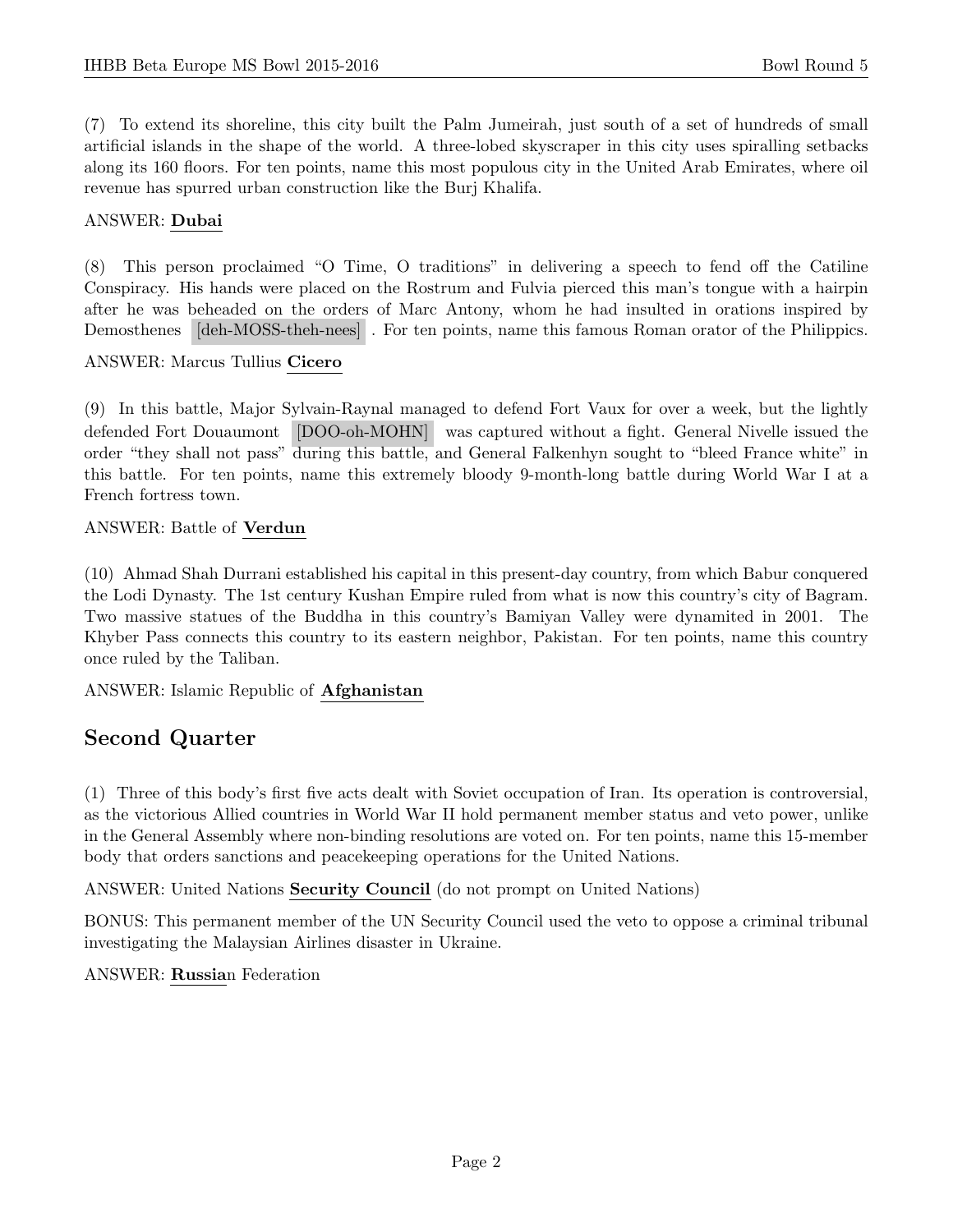(2) These entities were controlled through "ingenuity" among other things, utilizing both a mahout and a howdah. Among the most famous use of this weapon was at the Battle of the Hydaspes [hye-DAS-pees] River by King Porus against Alexander the Great. Hannibal baffled the Romans by crossing the Alps with them. For ten points, name this animal, akin to an ancient tank, which is now hunted for its ivory tusks.

### ANSWER: elephants

BONUS: Alexander's victory over King Porus at the Hydaspes required one of these military maneuvers, also performed by Julius Caesar - albeit with no immediate enemy - at the Rubicon.

#### ANSWER: river crossing

(3) This civilization's royal city of Ollantaytambo was occupied by Manco Capac II as they opposed the Spanish invasion. They grew from a small kingdom under Viracocha to a colonizing empire under Pachacuti, who lived in an estate at a "Lost City" that was re-discovered by Hiram Bingham in 1912. For ten points, name this South American culture which built cities like Cuzco and Machu Picchu.

### ANSWER: Incan Empire

BONUS: The Incan empire flourished in this large South American mountain range.

ANSWER: Andes Mountains

(4) John Mitchel was sent to Bermuda as punishment for his writings about this event. During this event, people called "soupers" converted to Protestantism in return for aid. The cottier system worsened this event, in which the affected area received shipments of maize and remained a net food exporter to Britain. Over one million people starved in, for ten points, what event in which the staple crop of an island west of Britain was ruined by blight?

#### ANSWER: Irish Potato Famine (or Great Famine, or Great Hunger)

BONUS: In response to the Irish Potato Famine, Robert Peel repealed the Corn Laws, which were what type of economic law?

ANSWER: tariff or import tax (accept equivalent for tax, such as import duty; prompt on trade restrictions or other descriptors; do not accept export tax)

(5) The "X Article" in Foreign Affairs magazine coined this term; that article was written by George Kennen, one of the "Wise Men" advocated this policy as a substitute for rollback. This policy was first performed with the Truman Doctrine, which provided support to those resisting "outside pressures." for ten points, name this political and military poilcy, implemented by the U.S. during the Cold War to prevent the spread of Communism abroad.

#### ANSWER: Containment

BONUS: Containment was an alternative to this policy, French for "relaxation" and often described as thawing. It advocated for less hostile relations with the Soviet Union.

#### ANSWER: Detente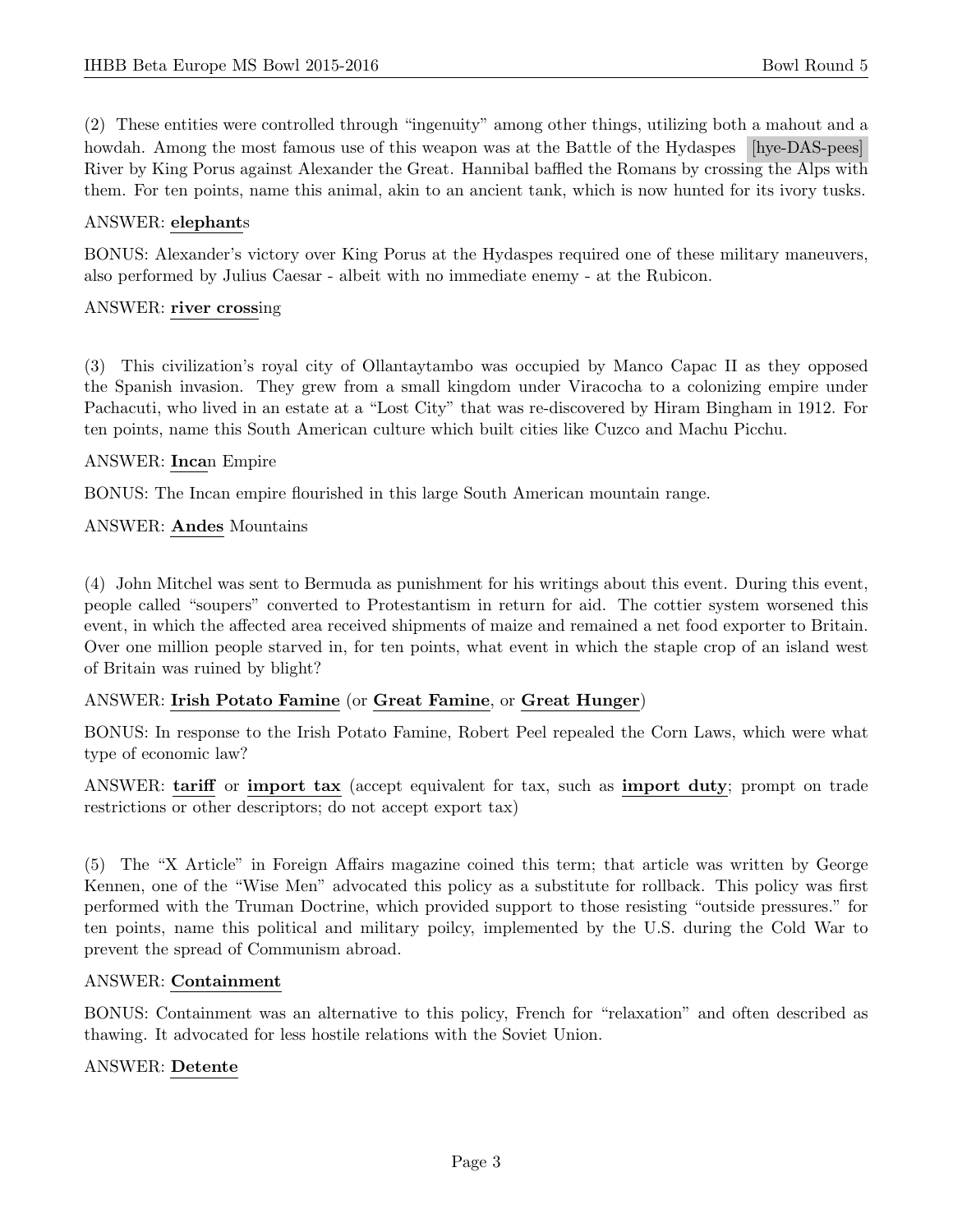(6) The narrator of a poem set during this war sits "in one of those dives / On Fifty-second street." John Yossarian serves during this war in Joseph Heller's novel Catch-22. In another book written during it, the author kisses Peter and writes to Kitty. For ten points, The Diary of Anne Frank is set during what war, that began on the title day of W.H. Auden's poem "September 1st, 1939?"

### ANSWER: World War II

BONUS: In what Kurt Vonnegut novel does Billy Pilgrim survive the firebombing of Dresden and become "unstuck in time?"

#### ANSWER: Slaughterhouse-Five, or the Children

(7) This general's response to the question "Do you know that you are in God's grace?" avoided a legal dilemma in which both "Yes" or "No" responses admit guilt. This banner-carrier at Les Tourelles led the army to Reims [rehms] for the coronation of Charles VII but was captured by Burgundians, who tried

her for heresy and burned her at the stake. For ten points, name this "Maid of Orléans" [or-lay-OHN], a teenage girl who inspired French troops.

### ANSWER: Saint Joan of Arc or Jeanne d'Arc

BONUS: Joan of Arc helped lift the siege of Orleans in this war between the English and French.

### ANSWER: Hundred Years' War

(8) Abd al-Karim al-Nahlawi led a coup against this President which resulted in the collapse of the United Arab Republic. In 1952 this man and Muhammed Naguib ousted King Farouk as members of the Free Officers Movement. In 1956, this co-founder of the Non-Aligned Movement nationalized the Suez Canal. For ten points, name this second President of Egypt, serving between Naguib and Anwar Sadat.

#### ANSWER: Gamal Abdel Nasser

BONUS: Lake Nasser was created when what structure was built on the Nile River?

ANSWER: Aswan High Dam

Third Quarter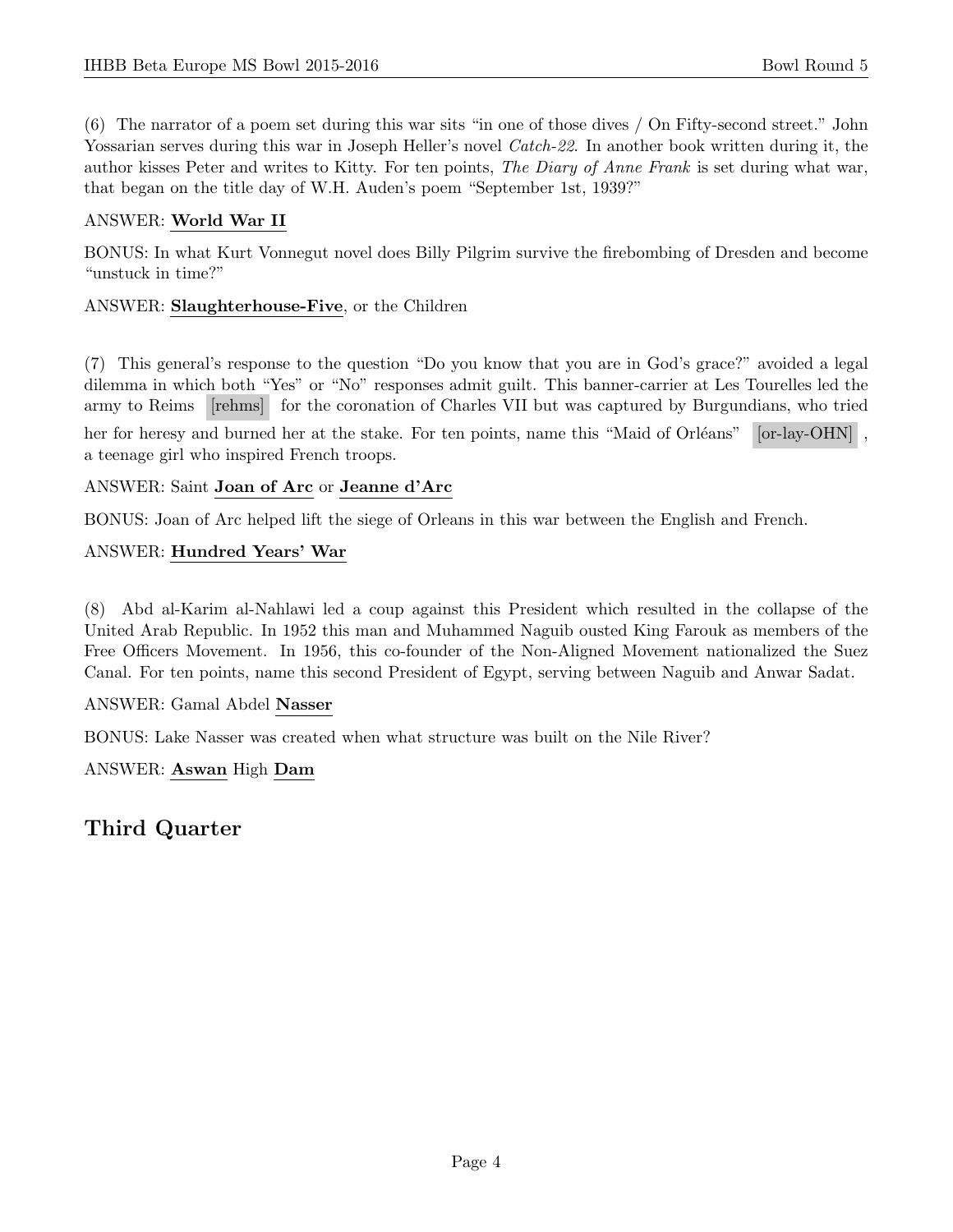#### Pre-Colonial Americas

In the history of the Americas, who or what is or was...

(1) The European country that employed conquistadors like Francisco Pizzaro?

## ANSWER: Spain

(2) The modern-day North American country that was home to the Aztec empire?

# ANSWER: Mexico

(3) The modern-day country with capital Lima that was home to the Incan empire?

# ANSWER: Peru

(4) The Mayan invention whose Long Count form did not actually predict a 2012 doomsday?

# ANSWER: Mayan calendar

(5) The peninsula jutting into the Gulf of Mexico where Mayan sites like Chichen Itza are found?

# ANSWER: Yucatan Peninsula

(6) The conquistador who overthrew Montezuma and conquered the Aztecs?

# ANSWER: Hernan Cortes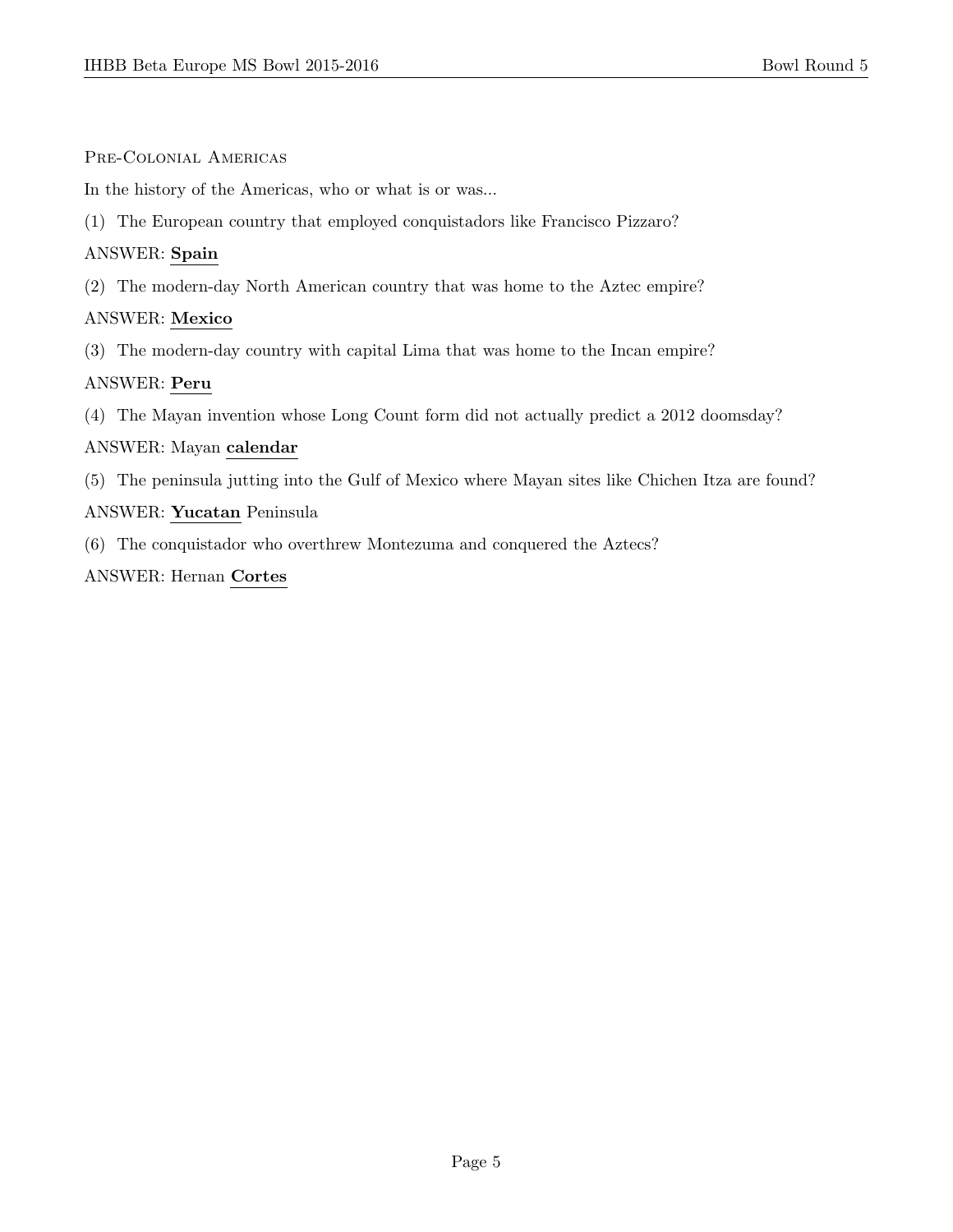# The Papacy

In Papal history, who or what is...

(1) The city-state within Rome ruled by the Pope?

# ANSWER: Vatican City

- (2) The current Pope?
- ANSWER: Francis (I) or Jorge Mario Bergoglio
- (3) The disciple of Jesus considered to be the first Pope?

# ANSWER: Simon Peter or Saint Peter

(4) The term for men who claimed to be Pope, like Clement VII during the Western Schism?

# ANSWER: Antipope

(5) The papal name shared by two 20th century Popes, including one who served only 33 days?

# ANSWER: John Paul

(6) The birth country of the resigned Pope Benedict XVI [sixteen] ?

# ANSWER: Germany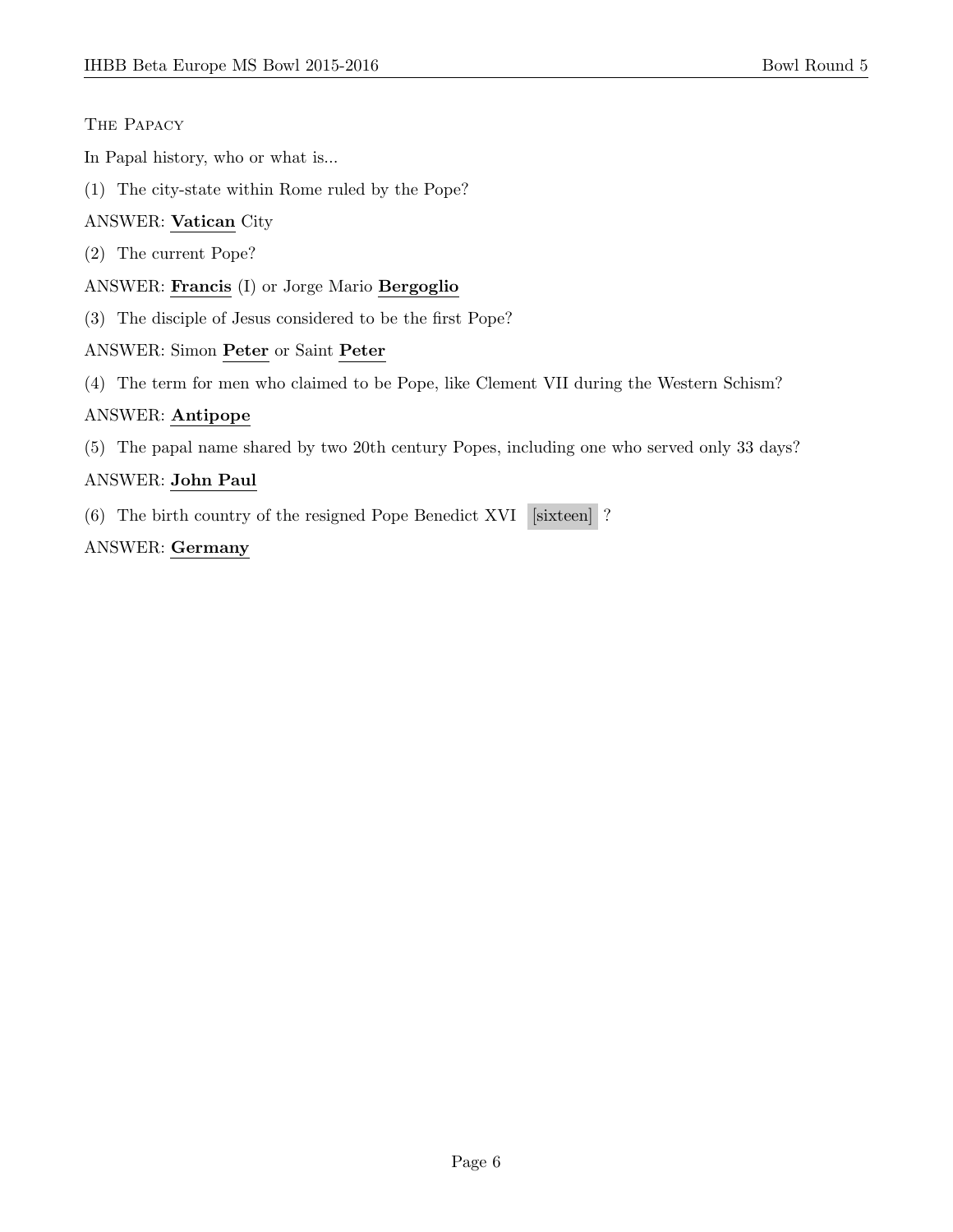Bodies of Water

What body of water is or was...

(1) Almost crossed by the Titanic?

#### ANSWER: Atlantic Ocean

(2) Known as "nostrum marum" by the Romans, and is between Europe and Africa?

#### ANSWER: Mediterranean Sea

(3) The historic border between France and Germany?

#### ANSWER: Rhine River

(4) Between Spain and Morocco, and was the mythical location of the pillars of Heracles?

#### ANSWER: Strait of Gibraltar

(5) Connected to the Mediterranean by the Strait of Otranto, and dominated by Venice?

#### ANSWER: Adriatic Sea

(6) Once terrorized by the Victual Brothers, and connected to the North Sea by the Kiel Canal?

# ANSWER: Baltic Sea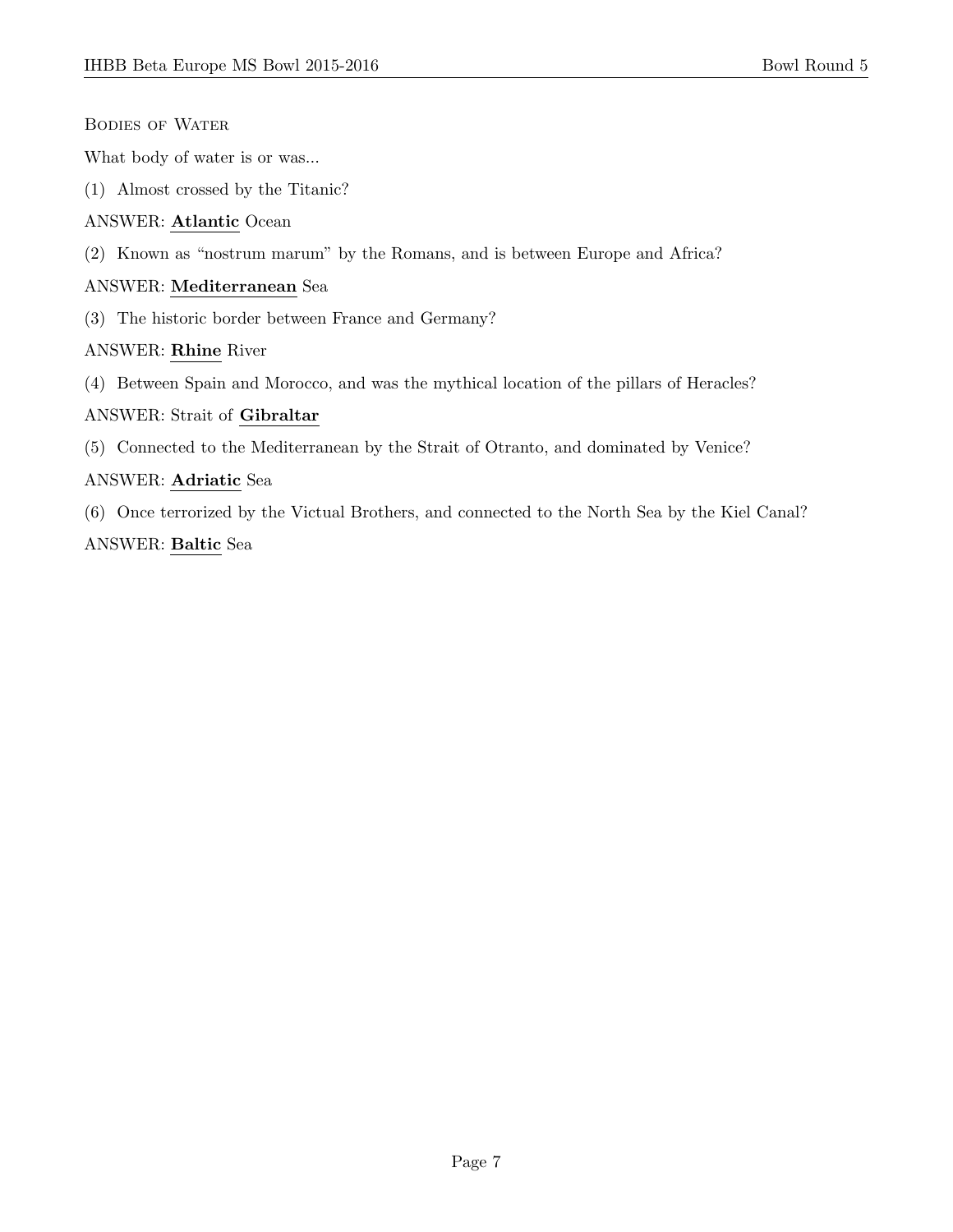# Fourth Quarter

(1) In 2014, one of these objects named "Lipinski" was stolen in Milwaukee after a performance of Olivier (+) Messiaen's Quartet for the End of Time. Wood density and varnish quality have been proposed as explanations for the (\*) brilliant sound of these instruments, which are roughly 300 years old. For ten points, name these instruments, reputed to be the finest-crafted violins in the world.

ANSWER: Stradivarius violin (accept more general descriptions like Stradivarius instrument; prompt on violin; prompt on "Strad;" do not accept mentions of violas, cellos, etc.)

(2) One of these conflicts was triggered by the seizure of a ship believed to be held by pirates, the Arrow. Lin Zexu served as a naval commander during the first of these wars that was ended with the Treaty of the  $(+)$  Bogue. Another of these wars was started by the Kowloon Incident. Their aftermath ended the (\*) Canton System with the "unequal treaty" of Nanking. For ten points, name these 19th century Chinese wars over a drug processed from poppies.

### ANSWER: Opium Wars

(3) Some structures along this body of water served as shelters for refugees from the Bar Kokhba Revolt. The first known copy of The Community Rule was found here, along with copies of texts produced by the  $(+)$  Essenes. A famous discovery made near this body of water centered on several (\*) caves near Qumran. For ten points, name this body of water near which a large collection of Hebrew writings was found in the 1940s and 1950s, this place's namesake "Scrolls".

#### ANSWER: Dead Sea

(4) This group carried out their acts using a tool they called "Great Enoch." This group first appeared in Nottingham and were threatened with capital punishment with the  $(+)$ Frame Breaking Act. E. J. Hobsbawm referred to their sabotage as "collective bargaining by (\*) riot." for ten points, what British textile workers in the early 19th century smashed machines that were replacing their labor and now give their name to those who oppose technological progress?

#### ANSWER: Luddites

(5) Competitive venues for this game, invented by Alfred Butts, will use molded plastic instead of wood so that players can't "braille." The SOWPODS list is used in this game, whose 2015  $(+)$  French championship was won by Nigel Richards after just nine weeks of preparation. This game, an inspiration for (\*) Words With Friends, uses strategies that involve the Triple Word Score bonuses on corner tiles and "bingoes" for playing 7 tiles at once. For ten points, name this word spelling board game.

#### ANSWER: Scrabble